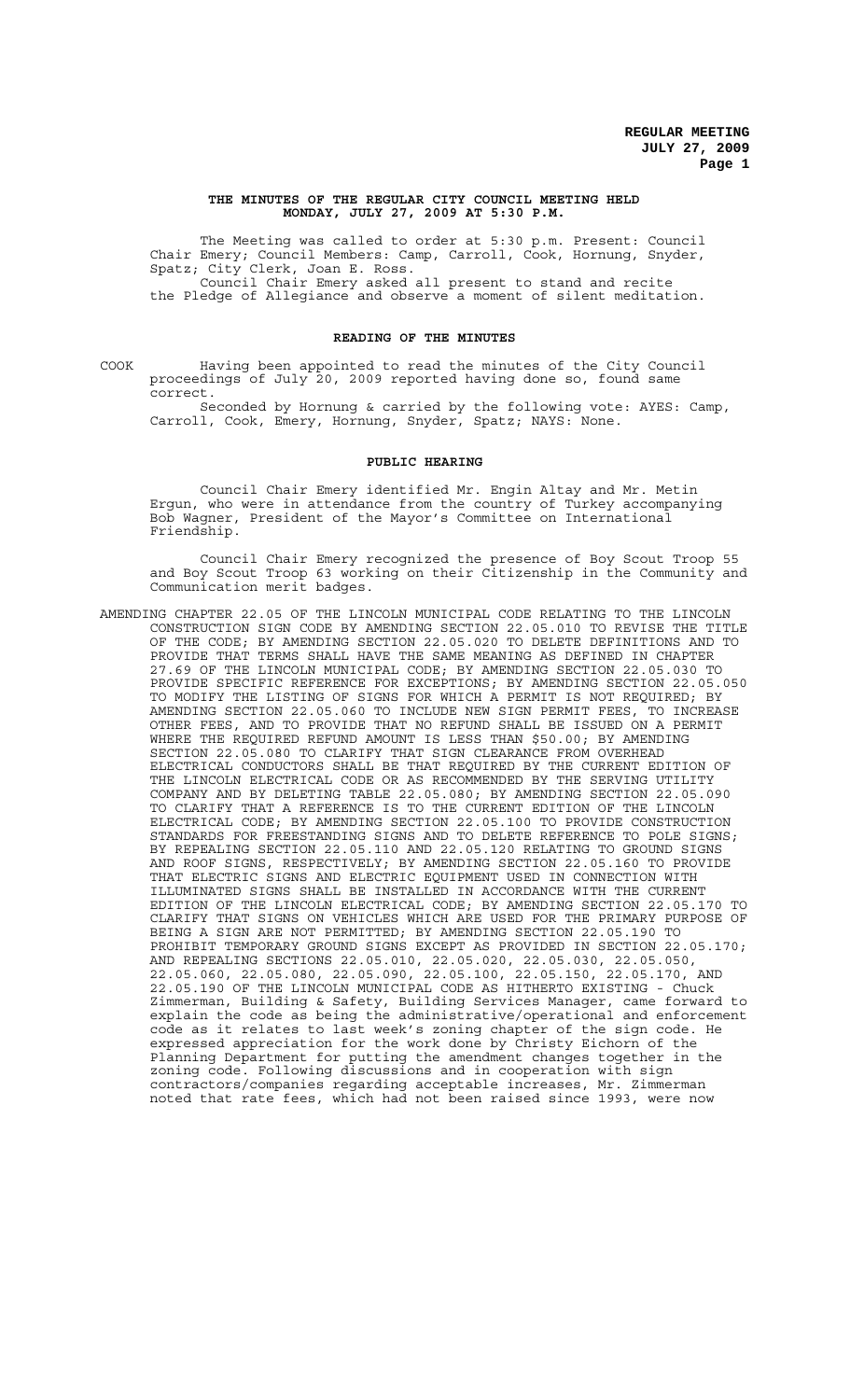increased, some by 100%. In answer to Council questions, he clarified that the fees go into the Special Revenue Fund, not the General Fund. In reaction to the knowledge that many rate fees doubled, Council Member Cook suggested that they be adjusted annually for inflation rather than waiting 16 years. Mr. Zimmerman responded that Council's current & past comments have inspired Building & Safety to research and find a way to package increases together.

This matter was taken under advisement.

- APPROVING AN AGREEMENT BETWEEN THE CITY OF LINCOLN AND THE NEBRASKA DEPARTMENT OF HEALTH AND HUMAN SERVICES FOR THE MINORITY HEALTH INITIATIVE PROJECT FOR JULY 1, 2009 THROUGH JUNE 30, 2011;
- APPROVING AN AGREEMENT BETWEEN THE CITY OF LINCOLN AND THE NEBRASKA DEPARTMENT OF HEALTH AND HUMAN SERVICES FOR THE TOBACCO SCHOOL/COMMUNITY/ OUTREACH PROJECT FOR JULY 1, 2009 THROUGH JUNE 30, 2011 - Judy Halstead, Lincoln/Lancaster County Health Department Resource & Program Development Coordinator, came forward to present the collaborative projects in partnership & subcontract with the Peoples Health Center for \$250,000 annually. She said smaller subcontracts are with other community agencies identified as: the Dental College, Clinic with a Heart, Lancaster County Medical Society, Asian Center, El Centro de las Americas, Malone Center, Ponca Tribe, Community Asthma Initiatives, Salvation Army, Lancaster County Sheriff's Department, Lincoln Police Department, Attack on Asthma Nebraska and the Council on Alcoholism & Drugs.

This matter was taken under advisement.

- APPROVING THE MEMORANDUM OF AGREEMENT REGARDING FUNDING, CONSTRUCTION, ENDOWMENT OF A FOUNTAIN AT UNION PLAZA, AND ENDOWMENT OF A PUBLIC GARDENS INTERNSHIP PROGRAM BETWEEN THE CITY, LINCOLN PARKS FOUNDATION AND TRUSTEE FOR THE KEN GOOD ESTATE TO FUND DEVELOPMENT AND ENDOWMENT OF A FOUNTAIN IN UNION PLAZA LOCATED BETWEEN O AND P STREETS - Lynn Johnson, Director of Parks & Recreation, came forward to explain the funding agreement which designates \$150,000 for the "Ken Good" Fountain located in Union Plaza and \$162,000 to establish an endowment supporting a public gardens internship. He said the UNL Landscape Horticulture Program will identify a student for 1,000 hours annually in design involvement, installation and ongoing maintenance. He said the Lincoln Parks Foundation will serve as the fiscal agent for this agreement. This matter was taken under advisement.
- APPROVING THE LABOR CONTRACT BETWEEN THE CITY AND THE PUBLIC ASSOCIATION OF GOVERNMENT EMPLOYEES (PAGE) EFFECTIVE AUGUST 20, 2009 - Council Member Jon Camp stated for the record that last week he had asked the Personnel Department and in particular, Mr. John Cripe, for a matrix of changes for discussion as the contracts evolved but Mr. Cripe refused to do so. Mark Koller, Personnel Director, came forward to answer questions about the labor contract and explain the amount of time a Union representative is paid for negotiations as it increased from 200 hours to 250 hours. He said it is split between negotiation time and other Union business time which he has begun to track to justify the number. Mr. Koller supplied answers to Council questions about new contract language. In answer questions relating to pre-disciplinary meetings and the provision of names of witnesses regarding an incident, Mr. Koller explained that while he does not discourage anonymity, credibility might be suspect because the person wishes not to stand behind their issue. In response to an increase in accumulated sick leave, he said that it is a point of negotiation in an entire offer & comparability terms.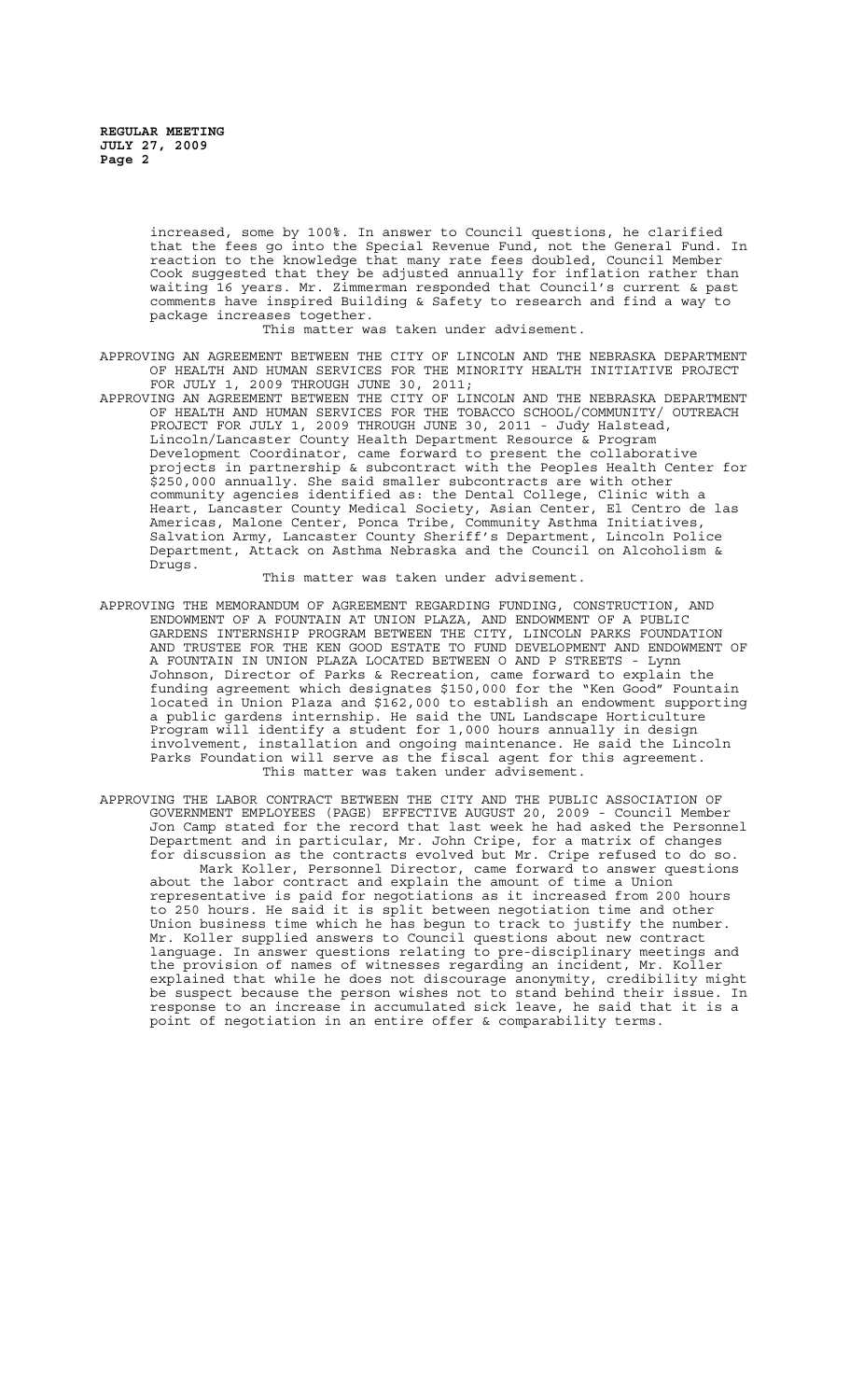Don Taute, Asst. City Attorney, came forward to answer questions about anonymous complaints. He said from a legal perspective, if an attempt is made to terminate/suspend someone and the witness is not willing to come forward, you basically do not have a case. This matter was taken under advisement.

APPROVING THE LABOR CONTRACT BETWEEN THE CITY AND THE AMALGAMATED TRANSIT UNION EFFECTIVE AUGUST 20, 2009 - Mike Morosin, 1500 N. 15<sup>th</sup> St., came forward to state that it was important for staff to attend to Council questions because it pertains to tax payer money and provides the public with the knowledge of what they are getting in the contracts. Mark Koller, Personnel Director, came forward to answer questions about the labor contract stating the hourly change was increased from 110 to 140 hours. He confirmed that 90 employees are represented by this bargaining unit.

This matter was taken under advisement.

APPROVING THE LABOR CONTRACT BETWEEN THE CITY AND THE LINCOLN M CLASS EMPLOYEES ASSOCIATION (M) EFFECTIVE AUGUST 20, 2009 - Mark Koller, Personnel Director, came forward to answer questions about the labor contract change regarding special increases which may reward employees for doing exceptional work. He explained a recommended special increase may be authorized for temporary periods of 2, 4, or 6 pay periods only; then it returns to the normal pay step the employee was on. Mr. Koller clarified that in general, M Class employees are tenured employees. He said about two-thirds of a total of 90 employees would be eligible to retire today. Mr. Koller said an amendment would be in order to clarify positions in question under the M Class.

Don Taute, Asst. City Attorney, came forward to answer questions stating that special step increases are issued in a specific interest based upon a project or special request in a written memo to the Personnel Director concurred by the Mayor. Mr. Taute clarified longevity as it related to the pay range.

This matter was taken under advisement.

APPROVING THE LABOR CONTRACT BETWEEN THE CITY AND THE LINCOLN CITY EMPLOYEES ASSOCIATION (LCEA) EFFECTIVE AUGUST 20, 2009 - Mark Koller, Personnel Director, came forward to answer questions about the labor contract as it affected snow removal contractors and why some may earn overtime. He said some steps were added and others taken off the bottom to allow employees the opportunity to expand, grow and add merit so they weren't capped. Regarding tuition reimbursement, Mr. Koller said historically the cost has been insignificant.

This matter was taken under advisement.

**\*\* END OF PUBLIC HEARING \*\***

## **COUNCIL ACTION**

### **REPORTS OF CITY OFFICERS**

APPOINTING JAYNE SNYDER TO THE LINCOLN-LANCASTER COUNTY BOARD OF HEALTH FOR A THREE-YEAR TERM EXPIRING APRIL 15, 2012 - CLERK read the following resolution, introduced by Jonathan Cook, who moved its adoption: A-85445 BE IT RESOLVED by the City Council of the City of Lincoln,

Nebraska:

That the appointment of Jayne Snyder to the Lincoln-Lancaster County Board of Health for a three-year term expiring April 15, 2012 is hereby approved.

Introduced by Jonathan Cook Seconded by Spatz & carried by the following vote: AYES: Camp, Carroll, Cook, Emery, Hornung, Snyder, Spatz; NAYS: None.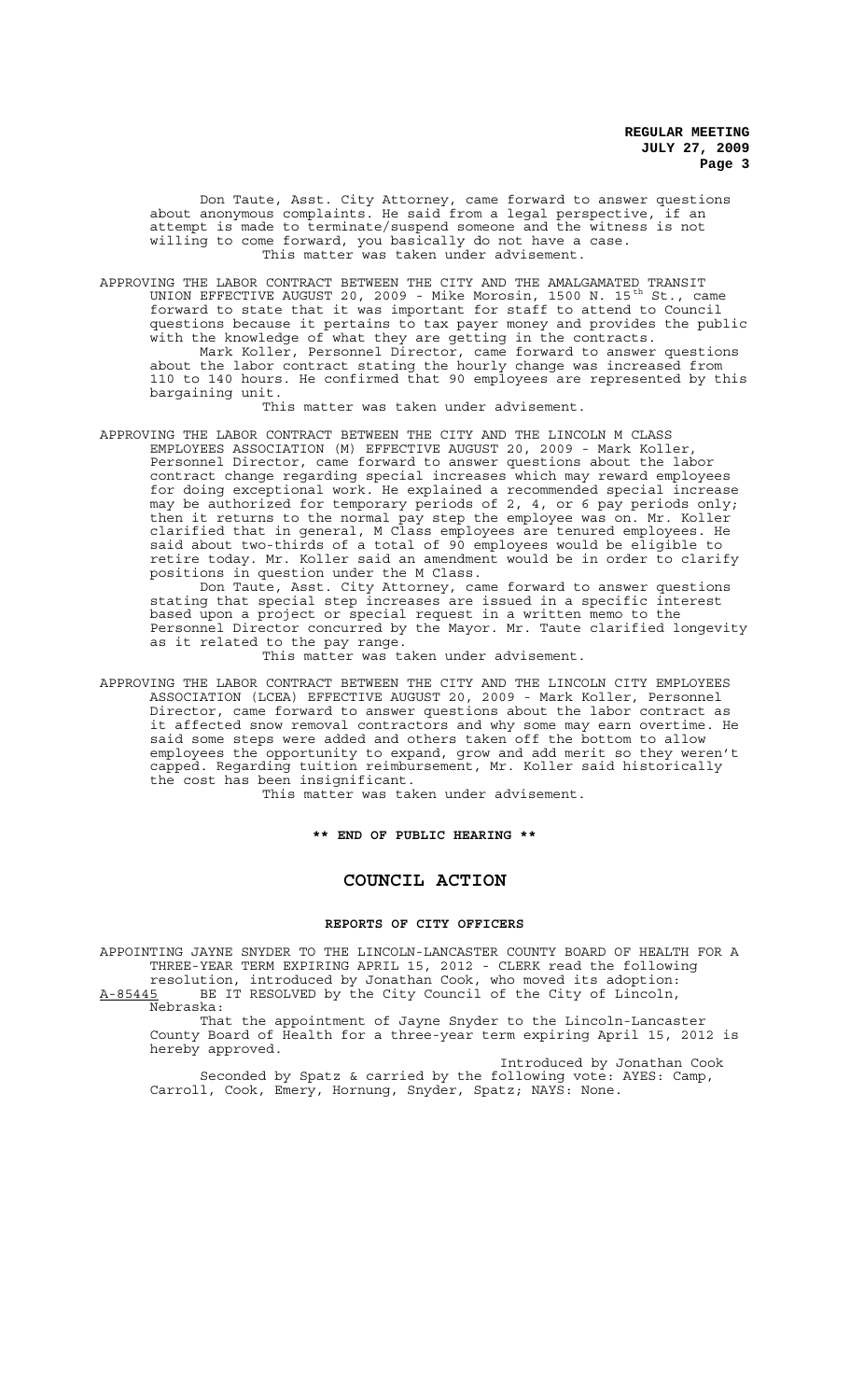- CLERK'S LETTER AND MAYOR'S APPROVAL OF RESOLUTIONS AND ORDINANCES PASSED BY THE CITY COUNCIL ON JULY 13, 2009 - CLERK presented said report which was placed on file in the Office of the City Clerk. **(27-1)**
- CLERK'S LETTER AND MAYOR'S APPROVAL OF RESOLUTIONS ADOPTED BY THE CITY COUNCIL AND THE COUNTY COMMISSIONERS AT THE JOINT MEETING ON COMPREHENSIVE PLAN AMENDMENTS ON JULY 14, 2009 - CLERK presented said report which was placed on file in the Office of the City Clerk. **(27-1)**
- REPORT FROM CITY TREASURER OF TELECOMMUNICATIONS OCCUPATION TAX FOR MARCH 2009: TOTAL HOLDINGS; APRIL 2009: TOTAL HOLDINGS; MAY 2009: TOTAL HOLDINGS; 2ND QUARTER 2009: AMERIVISION COMMUNICATIONS, CAUSE BASED COMMERCE, DIGIZIP.COM, OPEX COMMUNICATIONS; JUNE 2009: BUSINESS TELECOM, FIRST COMMUNICATIONS, GLOBALCOM, SBC LONG DISTANCE, TOTAL HOLDINGS, 360NETWORKS, WHOLESALE CARRIER SERVICES - CLERK presented said report which was placed on file in the Office of the City Clerk. **(20)**
- REPORT FROM CITY TREASURER OF E911 SURCHARGE FOR THE MONTH OF JUNE 2009: INETWORKS GROUP, INC. - CLERK presented said report which was placed on file in the Office of the City Clerk. **(20-02)**

## **PETITIONS & COMMUNICATIONS**

- SETTING THE HEARING DATE OF MONDAY, AUGUST 17, 2009, AT 3:00 P.M. FOR THE APPLICATION OF CHERRIES INC. DBA THE FAT TOAD FOR A CLASS C LIQUOR LICENSE LOCATED AT 1409 O STREET - CLERK read the following resolution, introduced by Adam Hornung, who moved its adoption:
- A-85446 BE IT RESOLVED by the City Council, of the City of Lincoln, that a A-85446 BE IT RESOLVED by the City Council, of the City of Lincoln, that a hearing date is hereby set for Monday, August 17, 2009, at 3:00 p.m. or as soon thereafter as possible in the City Council Chambers, County-City Building, 555 S. 10th St., Lincoln, NE, for the application of Cherries, Inc. dba The Fat Toad for a Class C liquor license located at 1409 O Street.

If the Police Dept. is unable to complete the investigation by said time, a new hearing date will be set.

Introduced by Adam Hornung Seconded by Carroll & carried by the following vote: AYES: Camp, Carroll, Cook, Emery, Hornung, Snyder, Spatz; NAYS: None.

## **LIQUOR RESOLUTIONS - NONE**

# **ORDINANCES - 2ND READING & RELATED RESOLUTIONS (as required)**

AMENDING CHAPTER 22.05 OF THE LINCOLN MUNICIPAL CODE RELATING TO THE LINCOLN CONSTRUCTION SIGN CODE BY AMENDING SECTION 22.05.010 TO REVISE THE TITLE OF THE CODE; BY AMENDING SECTION 22.05.020 TO DELETE DEFINITIONS AND TO PROVIDE THAT TERMS SHALL HAVE THE SAME MEANING AS DEFINED IN CHAPTER 27.69 OF THE LINCOLN MUNICIPAL CODE; BY AMENDING SECTION 22.05.030 TO PROVIDE SPECIFIC REFERENCE FOR EXCEPTIONS; BY AMENDING SECTION 22.05.050<br>TO MODIFY THE LISTING OF SIGNS FOR WHICH A PERMIT IS NOT REOUIRED: BY TO MODIFY THE LISTING OF SIGNS FOR WHICH A PERMIT IS NOT REQUIRED; BY<br>AMENDING SECTION 22.05.060 TO INCLUDE NEW SIGN PERMIT FEES, TO INCREASE AMENDING SECTION 22.05.060 TO INCLUDE NEW SIGN PERMIT FEES, TO INCREASE OTHER FEES, AND TO PROVIDE THAT NO REFUND SHALL BE ISSUED ON A PERMIT WHERE THE REQUIRED REFUND AMOUNT IS LESS THAN \$50.00; BY AMENDING SECTION 22.05.080 TO CLARIFY THAT SIGN CLEARANCE FROM OVERHEAD ELECTRICAL CONDUCTORS SHALL BE THAT REQUIRED BY THE CURRENT EDITION OF THE LINCOLN ELECTRICAL CODE OR AS RECOMMENDED BY THE SERVING UTILITY COMPANY AND BY DELETING TABLE 22.05.080; BY AMENDING SECTION 22.05.090 TO CLARIFY THAT A REFERENCE IS TO THE CURRENT EDITION OF THE LINCOLN ELECTRICAL CODE; BY AMENDING SECTION 22.05.100 TO PROVIDE CONSTRUCTION STANDARDS FOR FREESTANDING SIGNS AND TO DELETE REFERENCE TO POLE SIGNS;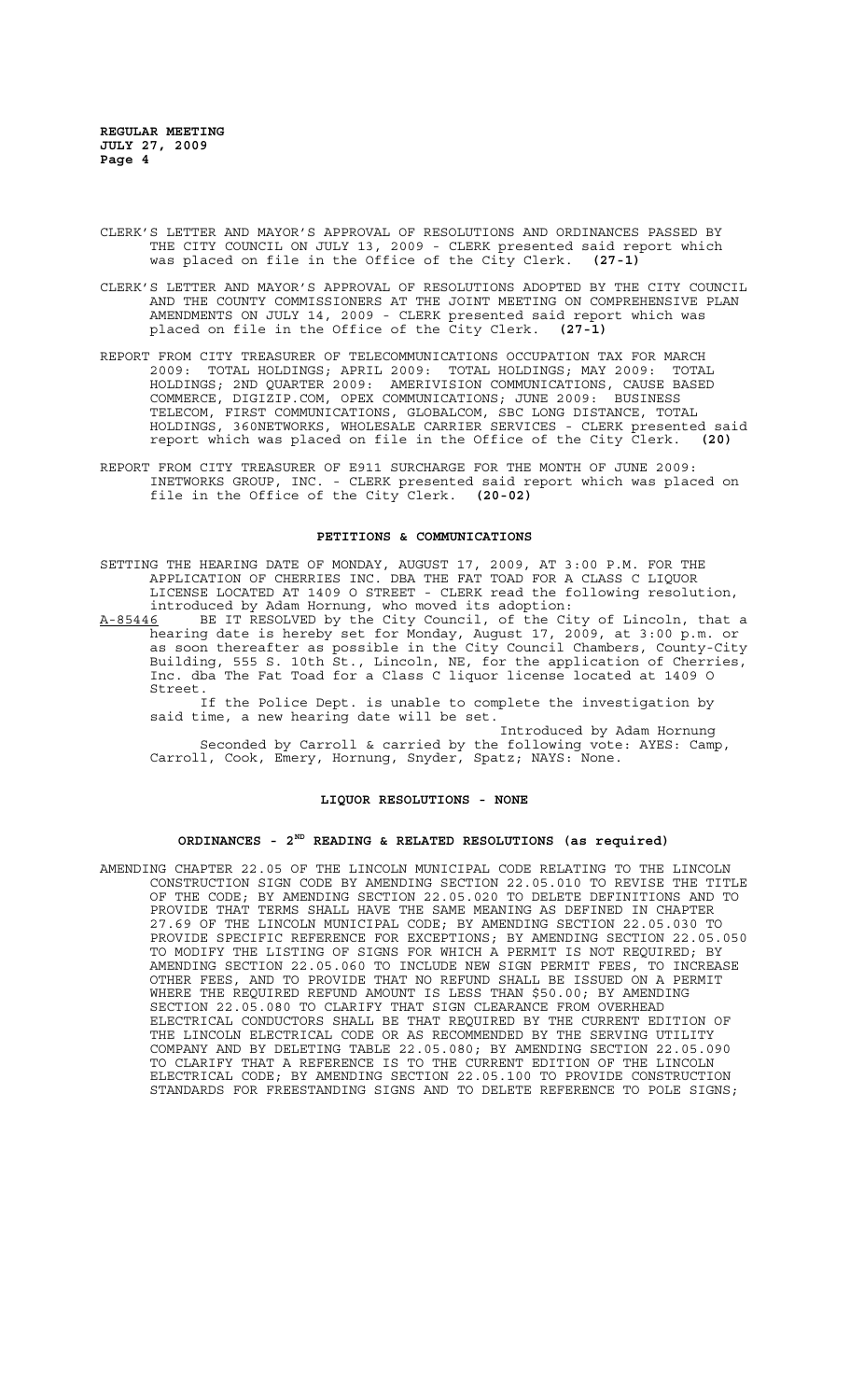BY REPEALING SECTION 22.05.110 AND 22.05.120 RELATING TO GROUND SIGNS AND ROOF SIGNS, RESPECTIVELY; BY AMENDING SECTION 22.05.160 TO PROVIDE THAT ELECTRIC SIGNS AND ELECTRIC EQUIPMENT USED IN CONNECTION WITH ILLUMINATED SIGNS SHALL BE INSTALLED IN ACCORDANCE WITH THE CURRENT EDITION OF THE LINCOLN ELECTRICAL CODE; BY AMENDING SECTION 22.05.170 TO CLARIFY THAT SIGNS ON VEHICLES WHICH ARE USED FOR THE PRIMARY PURPOSE OF BEING A SIGN ARE NOT PERMITTED; BY AMENDING SECTION 22.05.190 TO PROHIBIT TEMPORARY GROUND SIGNS EXCEPT AS PROVIDED IN SECTION 22.05.170; AND REPEALING SECTIONS 22.05.010, 22.05.020, 22.05.030, 22.05.050, 22.05.060, 22.05.080, 22.05.090, 22.05.100, 22.05.150, 22.05.170, AND 22.05.190 OF THE LINCOLN MUNICIPAL CODE - CLERK read an ordinance, introduced by Jonathan Cook, amending Chapter 22.05 of the Lincoln Municipal Code relating to the Lincoln Construction Sign code by amending Section 22.05.010 to revise the title of the code; by amending Section 22.05.020 to delete definitions and to provide that terms shall have the same meaning as defined in Chapter 27.69 of the Lincoln Municipal Code; by amending Section 22.05.030 to provide specific reference for exceptions; by amending Section 22.05.050 to modify the listing of signs for which a permit is not required; by amending Section 22.05.060 to include new sign permit fees, to increase other fees, and to provide that no refund shall be issued on a permit where the required refund amount is less than \$50.00; by amending Section 22.05.080 to clarify that sign clearance from overhead electrical conductors shall be that required by the current edition of the Lincoln Electrical Code or as recommended by the serving utility company and by deleting table 22.05.080; by amending Section 22.05.090 to clarify that a reference is to the current edition of the Lincoln Electrical Code; by amending Section 22.05.100 to provide construction standards for freestanding signs and to delete reference to pole signs; by repealing Section 22.05.110 and 22.05.120 relating to ground signs and roof signs, respectively; by amending Section 22.05.160 to provide that electric signs and electric equipment used in connection with illuminated signs shall be installed in accordance with the current edition of the Lincoln Electrical Code; by amending Section 22.05.170 to clarify that signs on vehicles which are used for the primary purpose of being a sign are not permitted; by amending Section 22.05.190 to prohibit temporary ground signs except as provided in Section 22.05.170; and repealing Sections 22.05.010, 22.05.020, 22.05.030, 22.05.050, 22.05.060, 22.05.080, 22.05.090, 22.05.100, 22.05.150, 22.05.170, and 22.05.190 of the Lincoln Municipal Code as hitherto existing, the second time.

# **PUBLIC HEARING RESOLUTIONS**

APPROVING AN AGREEMENT BETWEEN THE CITY OF LINCOLN AND THE NEBRASKA DEPARTMENT OF HEALTH AND HUMAN SERVICES FOR THE MINORITY HEALTH INITIATIVE PROJECT FOR JULY 1, 2009 THROUGH JUNE 30, 2011 - CLERK read the following resolution, introduced by Jonathan Cook, who moved its adoption:

A-85447 BE IT RESOLVED by the City Council of the City of Lincoln,  $A-85447$  BE<br>Nebraska:

That the attached Agreement between the Nebraska Department of Health and Human Services and the Lincoln-Lancaster County Health Department to accept a subgrant in the amount of \$1,005,308.31 for the Minority Health Initiative Project for July 1, 2009 through June 30, 2011, in accordance with the terms, conditions and assurances contained in said Agreement is hereby approved and the prior signature of the Health Director is hereby ratified and approved by the majority vote of the City Council.

The City Clerk is directed to return the executed copies of the Agreement to Bruce Dart, Director of the Lincoln Lancaster County Health Department.

Introduced by Jonathan Cook Seconded by Spatz & carried by the following vote: AYES: Camp, Carroll, Cook, Emery, Hornung, Snyder, Spatz; NAYS: None.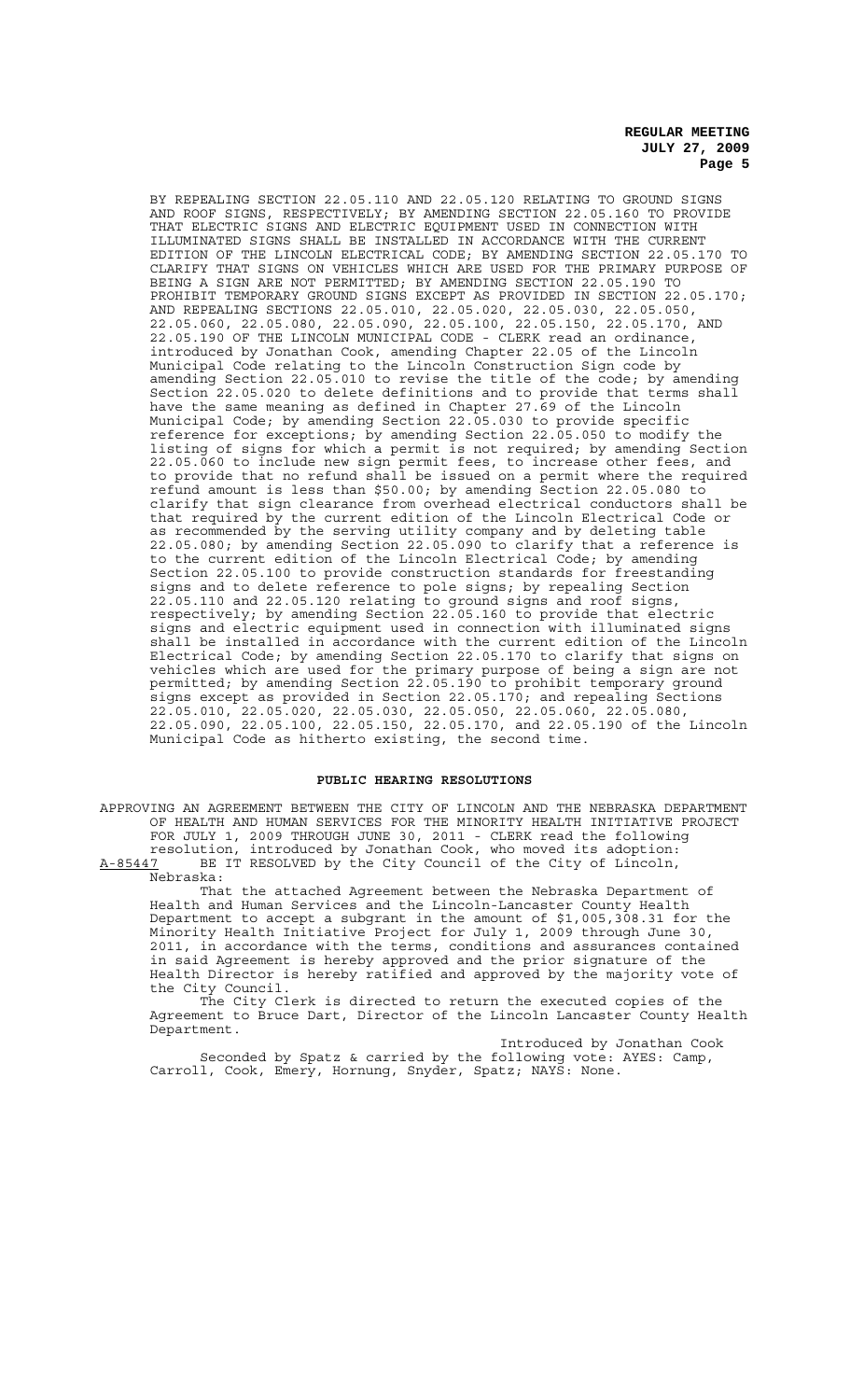APPROVING AN AGREEMENT BETWEEN THE CITY OF LINCOLN AND THE NEBRASKA DEPARTMENT OF HEALTH AND HUMAN SERVICES FOR THE TOBACCO SCHOOL/COMMUNITY/ OUTREACH PROJECT FOR JULY 1, 2009 THROUGH JUNE 30, 2011 - CLERK read the following resolution, introduced by Jonathan Cook, who moved its

:adoption<br>A-85448 BE BE IT RESOLVED by the City Council of the City of Lincoln, Nebraska:

That the attached Agreement between the Nebraska Department of Health and Human Services and the Lincoln-Lancaster County Health Department to accept a subgrant in the amount of \$712,203.00 for the Tobacco School/Community/Outreach Project for July 1, 2009 through June 30, 2011, in accordance with the terms, conditions and assurances contained in said Agreement is hereby approved and the prior signature of the Assistant Health Director is hereby ratified and approved by the majority vote of the City Council. The Mayor is hereby authorized to execute the Audit Requirement Certification on behalf of the City.

The City Clerk is directed to return the executed copies of the Agreement to Bruce Dart, Director of the Lincoln Lancaster County Health Department.

Introduced by Jonathan Cook Seconded by Carroll & carried by the following vote: AYES: Camp, Carroll, Cook, Emery, Hornung, Snyder, Spatz; NAYS: None.

APPROVING THE MEMORANDUM OF AGREEMENT REGARDING FUNDING, CONSTRUCTION, AND ENDOWMENT OF A FOUNTAIN AT UNION PLAZA, AND ENDOWMENT OF A PUBLIC GARDENS INTERNSHIP PROGRAM BETWEEN THE CITY, LINCOLN PARKS FOUNDATION AND TRUSTEE FOR THE KEN GOOD ESTATE TO FUND DEVELOPMENT AND ENDOWMENT OF A FOUNTAIN IN UNION PLAZA LOCATED BETWEEN O AND P STREETS - CLERK read the following resolution, introduced by Jonathan Cook, who moved its adoption:<br>A-85449 BE

BE IT RESOLVED by the City Council of the City of Lincoln, Nebraska:

That the attached Memorandum of Agreement Regarding Funding, Construction, and Endowment of a Fountain at Union Plaza, and Endowment of a Public Gardens Internship Program between the City, Lincoln Parks Foundation, and the Trustee for the Ken Good Estate to accept a \$312,000 donation to construct and endow a fountain at Union Plaza, approving the name of Ken Good Fountain, and establishing a public gardens internship, upon the terms and conditions as set forth in said Memorandum of Agreement, is hereby approved and the Mayor is authorized to execute said Memorandum of Agreement on behalf of the City.

BE IT FURTHER RESOLVED that the deep and sincere appreciation of the City of Lincoln to the donor of this gift is hereby expressed and made a part of the records of the City of Lincoln.

The City Clerk is hereby directed to transmit a copy of the executed original Memorandum of Agreement to Lynn Johnson, Director of the Parks and Recreation Department, for transmittal to the Lincoln Parks Foundation and the Trustee for the Ken Good Estate.

Introduced by Jonathan Cook Seconded by Spatz & carried by the following vote: AYES: Camp, Carroll, Cook, Emery, Hornung, Snyder, Spatz; NAYS: None.

APPROVING THE LABOR CONTRACT BETWEEN THE CITY AND THE PUBLIC ASSOCIATION OF GOVERNMENT EMPLOYEES (PAGE) EFFECTIVE AUGUST 20, 2009. (7/20/09 - PH & Action con't. to 7/27/09) - CLERK read the following resolution, introduced by Eugene Carroll, who moved its adoption:

A-85450 BE IT RESOLVED by the City Council of the City of Lincoln, Nebraska: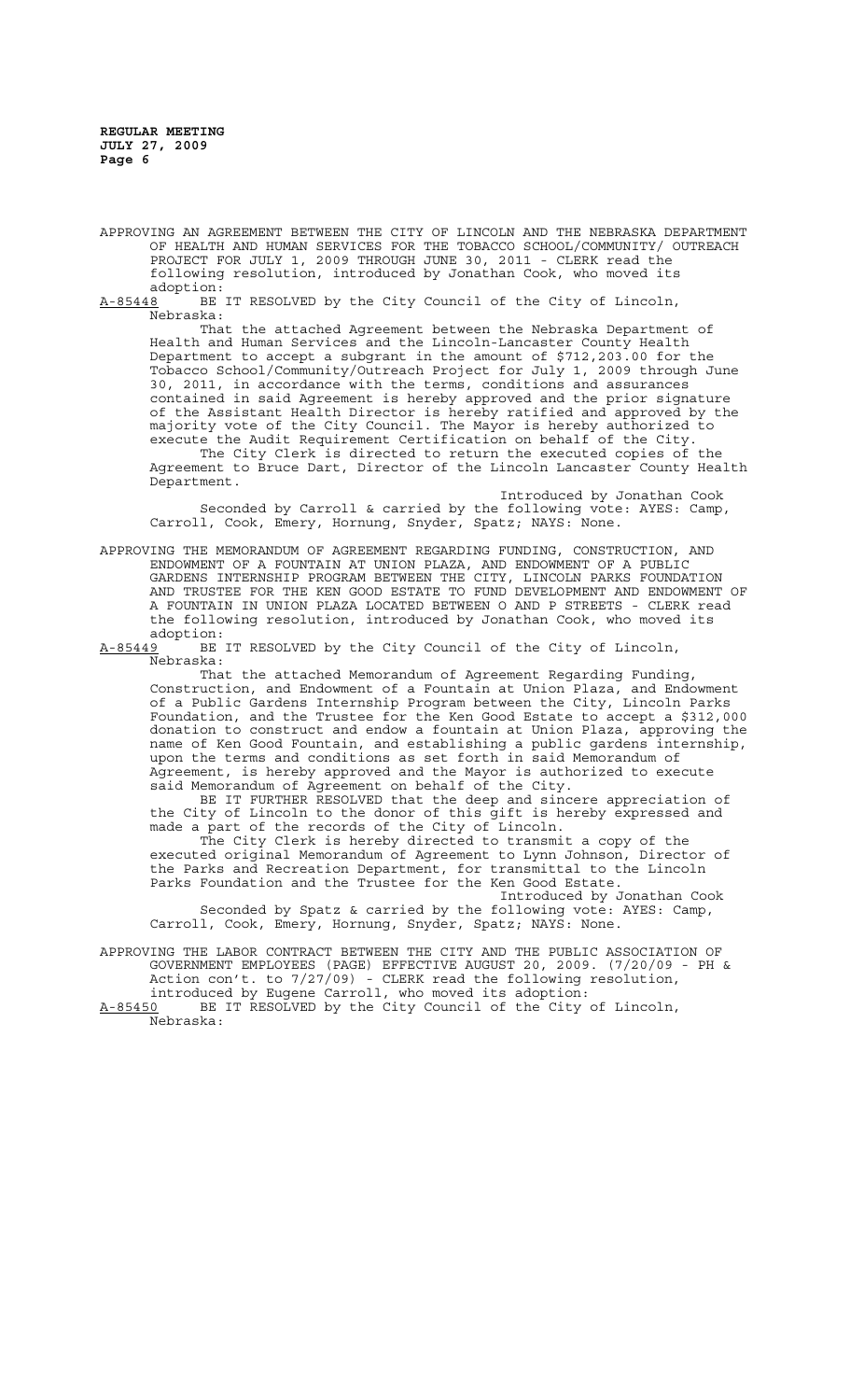That the attached labor contract between the City of Lincoln and the Public Association of Government Employees (PAGE), to be effective August 20, 2009, is hereby approved, and the Mayor is authorized to execute the same on behalf of the City.

Introduced by Eugene Carroll Seconded by Snyder & carried by the following vote: AYES: Carroll, Cook, Emery, Snyder, Spatz; NAYS: Camp, Hornung.

APPROVING THE LABOR CONTRACT BETWEEN THE CITY AND THE AMALGAMATED TRANSIT UNION EFFECTIVE AUGUST 20, 2009. (7/20/09 - PH & Action con't. to 7/27/09) - CLERK read the following resolution, introduced by Eugene Carroll, who moved its adoption:

A-85451 BE IT RESOLVED by the City Council of the City of Lincoln, Nebraska:

That the attached labor contract between the City of Lincoln and the Amalgamated Transit Union, to be effective August 20, 2009, is hereby approved, and the Mayor is authorized to execute the same on behalf of the City.

Introduced by Eugene Carroll Seconded by Snyder & carried by the following vote: AYES: Carroll, Cook, Emery, Snyder, Spatz; NAYS: Camp, Hornung.

APPROVING THE LABOR CONTRACT BETWEEN THE CITY AND THE LINCOLN M CLASS EMPLOYEES ASSOCIATION (M) EFFECTIVE AUGUST 20, 2009. (7/20/09 - PH & Action con't. to 7/27/09) - PRIOR to reading:

SPATZ Moved MTA #1 to amend Bill No. 09R-122 by revising the third paragraph (Article 6, Vacation) of the Agreement between the City of Lincoln, Nebraska and Lincoln M Class Employees Association, on page 11, to read as follows:

Employees may carry over unused annual leave to a maximum of sixty hours, or eighty hours for employees with a fifty-six hour work week<del>, but any leave, over</del> the maximum of sixty/eighty hours, unused by the last day of the first complete pay period in January of the following year shall be forfeited. Any accumulated leave earned by an employee and unused as of January 12, 2005, shall be retained by the employee and may be used at any future time, and for any remaining upon termination of employment with the city, shall be compensated for such unused accumulated vacation leave.

Seconded by Cook & carried by the following vote: AYES: Camp, Carroll, Cook, Emery, Hornung, Snyder, Spatz; NAYS: None.

SPATZ We talked in the meeting earlier about the role of the City Council in this whole bargaining process. I think if we are going to vote NO on a particular contract, I think we need to provide some direction to staff as to why we voted NO in hopes of perhaps getting that changed. The thing that concerns me is the Step Plan that we've gone to here and I just wanted to say that for the record so it's clear that that's why I am voting NO on this."

CLERK Read the following resolution, introduced by Eugene Carroll, who moved its adoption:

BE IT RESOLVED by the City Council of the City of Lincoln, Nebraska:

That the attached labor contract between the City of Lincoln and the Lincoln "M" Class Employees Association, to be effective August 20, 2009, is hereby approved, and the Mayor is authorized to execute the same on behalf of the City.

Introduced by Eugene Carroll Seconded by Snyder & **LOST** by the following vote: AYES: Carroll, Snyder; NAYS: Camp, Cook, Emery, Hornung, Spatz.

The ordinance, having **LOST**, was assigned the File **#38-4594** & was placed on file in the Office of the City Clerk.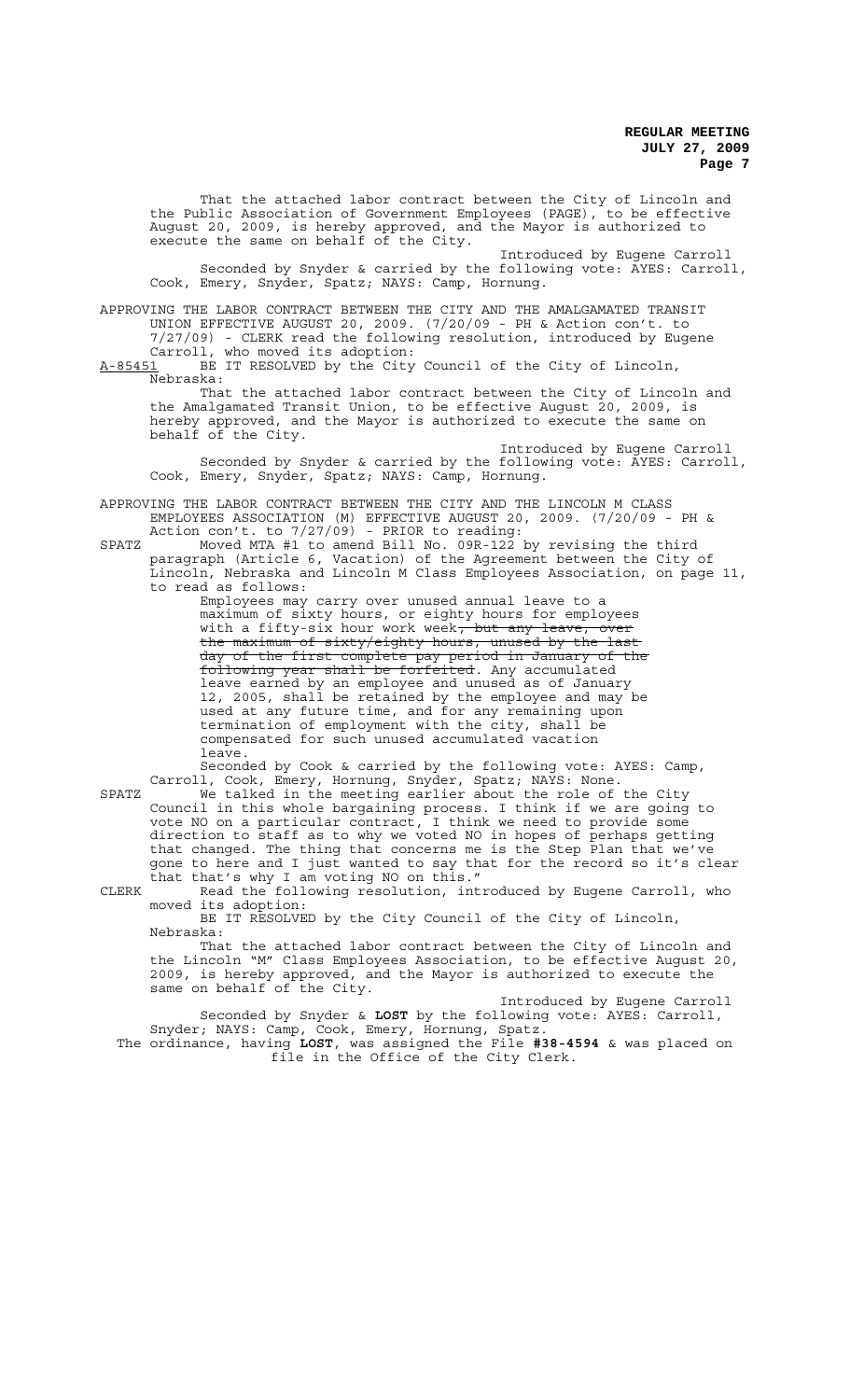APPROVING THE LABOR CONTRACT BETWEEN THE CITY AND THE LINCOLN CITY EMPLOYEES ASSOCIATION (LCEA) EFFECTIVE AUGUST 20, 2009. (7/20/09 - PH & Action con't. to 7/27/09) - PRIOR to reading:

- CAMP Stated that in summary of the labor contracts, he was concerned about amounts the City paid to Union individuals or representatives for negotiations and Union business. He read for the record the following increasing amounts: in the "M" Class which represented 90 people, 100 hours a year could be paid for an individual; the LCEA was 150 hours for 400 people; PAGE was increased in this contract from 200 to 250 hours to represent about 550 people, or a 25% increase; the ATU which is our bus/transportation group representing about 90 people, increased from 110 to 140 hours (30 hour increase there); and under the existing contract the Police Department has 144 hours and the Fire Union contract has 1,500 hours.
- CLERK Read the following resolution, introduced by Eugene Carroll, who moved its adoption:

A-85452 BE IT RESOLVED by the City Council of the City of Lincoln, Nebraska:

That the attached labor contract between the City of Lincoln and the Lincoln City Employees Association (LCEA), to be effective August 20, 2009, is hereby approved, and the Mayor is authorized to execute the same on behalf of the City.

Introduced by Eugene Carroll Seconded by Spatz & carried by the following vote: Carroll, Cook, Emery, Snyder, Spatz; NAYS: Camp, Hornung.

# **ORDINANCE - 1ST READING & RELATED RESOLUTIONS (as required)**

- AUTHORIZING THE EXECUTION AND DELIVERY OF LOAN CONTRACTS BETWEEN THE NEBRASKA DEPARTMENT OF ENVIRONMENTAL QUALITY AND THE CITY (PROJECT NO. C317078 AND PROJECT NO. 317247) IN CONNECTION WITH IMPROVEMENTS TO THE CITY'S WASTEWATER COLLECTION AND TREATMENT SYSTEM - CLERK read an ordinance, introduced by Adam Hornung, authorizing the execution and delivery of loan contracts between the City and the Nebraska Department of Environmental Quality (Project Nos. C317078 and C317247) and related promissory notes in a principal amount not to exceed \$10,000,000; and related matters, the first time.
- MISC. 09004 VACATING THE FINAL PLAT OF HUNT'S ADDITION AND ALL RIGHT-OF-WAY WITHIN AND ABUTTING SAID PLAT, GENERALLY LOCATED NORTHWEST OF NORTH 9TH STREET AND CLAREMONT STREET - CLERK read an ordinance, introduced by Adam Hornung, vacating the final plat of Hunt's Addition and all rightof-way within and abutting said plat on property generally located northwest of North 9th Street and Claremont Street, and retaining title thereto in the City of Lincoln, Nebraska, the first time.
- AMENDING THE PAY SCHEDULE FOR A CERTAIN EMPLOYEE GROUP BY CREATING THE CLASSIFICATION OF SENIOR ATTORNEY - CLERK read an ordinance, introduced by Adam Hornung, amending Section 1 of Ordinance No. 18971 passed August 6, 2007, relating to the pay schedules of employees whose classifications are assigned to the pay range which is prefixed by the letter "M," by creating the job classification of "Senior Attorney", the first time.
- AMENDING THE PAY SCHEDULE FOR A CERTAIN EMPLOYEE GROUP BY REVISING THE CLASSIFICATION OF ATTORNEY II - CLERK read an ordinance, introduced by Adam Hornung, amending Section 1 of Ordinance No. 18971 passed August 6, 2007, relating to the pay schedules of employees whose classifications are assigned to the pay range which is prefixed by the letter "M," by changing the pay range for the position of Attorney II from an M03 (\$61,228.96 - \$119,394.08) to an M02 (\$48,821.76 - \$99,569.60), the first time.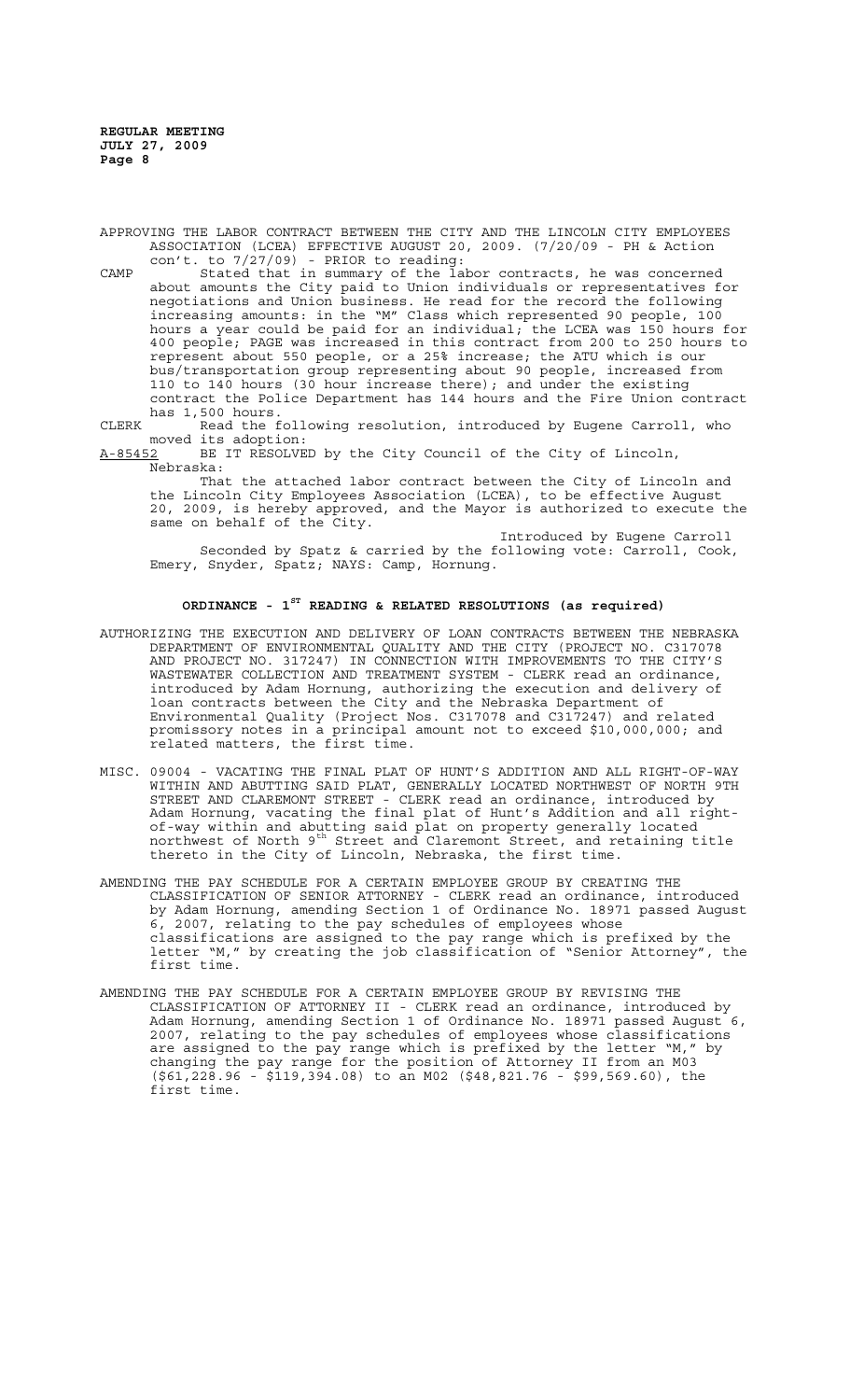- AMENDING THE PAY SCHEDULE FOR A CERTAIN EMPLOYEE GROUP BY CREATING THE CLASSIFICATION OF FIREFIGHTER PARAMEDIC - CLERK read an ordinance, introduced by Eugene Carroll, amending Section 1 of Ordinance No. 18970 passed August 6, 2007, relating to the pay schedules of employees whose classifications are assigned to the pay range which is prefixed by the letter "F," by creating the job classification of "Firefighter Paramedic", the first time.
- AMENDING CHAPTER 2.76 OF THE LINCOLN MUNICIPAL CODE RELATING TO THE CITY'S PERSONNEL SYSTEM BY AMENDING THE TITLE PAGE TO DELETE SECTION 2.76.160 COMPENSATION PLAN, VARIABLE MERIT PAY PLAN; AMENDING SECTION 2.76.040 DEFINITIONS, TO DEFINE EXCLUDED EMPLOYEE; AMENDING SECTION 2.76.130 POSITION AND PAY RANGE ALLOCATION, RELATING TO EXCLUDED EMPLOYEES; AMENDING SECTION 2.76.135 MERIT PAY PLAN ESTABLISHED, TO INCLUDE EXCLUDED EMPLOYEES AND INCREASE THE MAXIMUM NUMBER OF MERIT PAY STEPS; AMENDING SECTION 2.76.145 MERIT PAY PLAN, ADMINISTRATION AND REQUIREMENTS FOR ADVANCEMENT, TO INCLUDE THE NEWLY DEFINED EXCLUDED EMPLOYEES; AMENDING SECTION 2.76.150 MERIT PAY PLAN, PAY INCREASES FOR EXCEPTIONAL SERVICE, TO INCLUDE THE NEWLY DEFINED EXCLUDED EMPLOYEES; AMENDING 2.76.155 LONGEVITY PAY TO ADJUST THE ANNUAL LONGEVITY PAY PLAN RELATING TO CERTAIN "N" AND EXCLUDED EMPLOYEES; DELETING ALL OF SECTION 2.76.160 VARIABLE MERIT PAY PLAN; AMENDING SECTION 2.76.175 PROMOTION, TRANSFER, DEMOTION OR TEMPORARY PROMOTION RELATING TO THE NEWLY DEFINED EXCLUDED EMPLOYEES; AMENDING SECTION 2.76.200 TEMPORARY ASSIGNMENT TO A HIGHER CLASSIFICATION RELATING TO THE NEWLY DEFINED EXCLUDED EMPLOYEES; AMENDING SECTION 2.76.380 SICK LEAVE WITH PAY, AS IT RELATES TO EMPLOYEES WITH A PAY RANGE PREFIXED BY M, A, C, E, N, OR X; AND AMENDING SECTION 2.76.395 VACATION LEAVE WITH PAY AS IT RELATES TO EMPLOYEES WITH A PAY RANGE PREFIXED BY M; AND REPEALING 2.76 TITLE PAGE AND SECTIONS 2.76.040, 2.76.130, 2.76.135, 2.76.145, 2.76.150, 2.76.155, 2.76.160, 2.76.175, 2.76.200, 2.76.380, AND 2.76.395 OF THE LINCOLN MUNICIPAL CODE AS HITHERTO EXISTING - CLERK read an ordinance, introduced by Eugene Carroll, amending Chapter 2.76 of the Lincoln Municipal Code relating to the City's Personnel System by amending the Title Page to delete Section 2.76.160 Compensation Plan, Variable Merit Pay Plan; amending Section 2.76.040 Definitions, to define Excluded Employee; amending Section 2.76.130 Position and Pay Range Allocation, relating to Excluded Employees; amending Section 2.76.135 Merit Pay Plan Established, to include Excluded Employees and increase the maximum number of merit pay steps; amending Section 2.76.145 Merit Pay Plan, Administration and Requirements for Advancement, to include the newly defined Excluded Employees; amending Section 2.76.150 Merit Pay Plan, Pay Increases for Exceptional Service, to include the newly defined Excluded Employees; amending 2.76.155 Longevity Pay to adjust the annual longevity pay plan relating to certain "N" and Excluded Employees; deleting all of Section 2.76.160 Variable Merit Pay Plan; amending Section 2.76.175 Promotion, Transfer, Demotion or Temporary Promotion relating to the newly defined Excluded Employees; amending Section 2.76.200 Temporary Assignment to a Higher Classification relating to the newly defined Excluded Employees; amending Section 2.76.380 Sick Leave with Pay, as it relates to employees with a pay range prefixed by M, A, C, E, N, or X; and amending Section 2.76.395 Vacation Leave with Pay as it relates to employees with a pay range prefixed by M; and repealing 2.76 Title Page and Sections 2.76.040, 2.76.130, 2.76.135, 2.76.145, 2.76.150, 2.76.155, 2.76.160, 2.76.175, 2.76.200, 2.76.380, and 2.76.395 of the Lincoln Municipal Code as hitherto existing, the first time.
- AMENDING CHAPTER 2.78 OF THE LINCOLN MUNICIPAL CODE RELATING TO THE CITY'S PERSONNEL SYSTEM BY AMENDING SECTION 2.78.010 COMPENSATION PLAN ESTABLISHED TO EXCLUDE EMPLOYEES WITH A PAY RANGE PREFIXED BY M; AMENDING SECTIONS 2.78.020 ANNUAL LEAVE, 2.78.025 VARIABLE MERIT PAY PLAN, AND 2.78.030 SICK LEAVE TO DELETE THE REFERENCES TO EMPLOYEES WITH A PAY RANGE PREFIXED BY THE LETTER M; AND REPEALING 2.78 TITLE PAGE AND SECTIONS 2.78.010, 2.78.020, 2.78.025, AND 2.78.030 OF THE LINCOLN MUNICIPAL CODE AS HITHERTO EXISTING - CLERK read an ordinance, introduced by Eugene Carroll, amending Chapter 2.78 of the Lincoln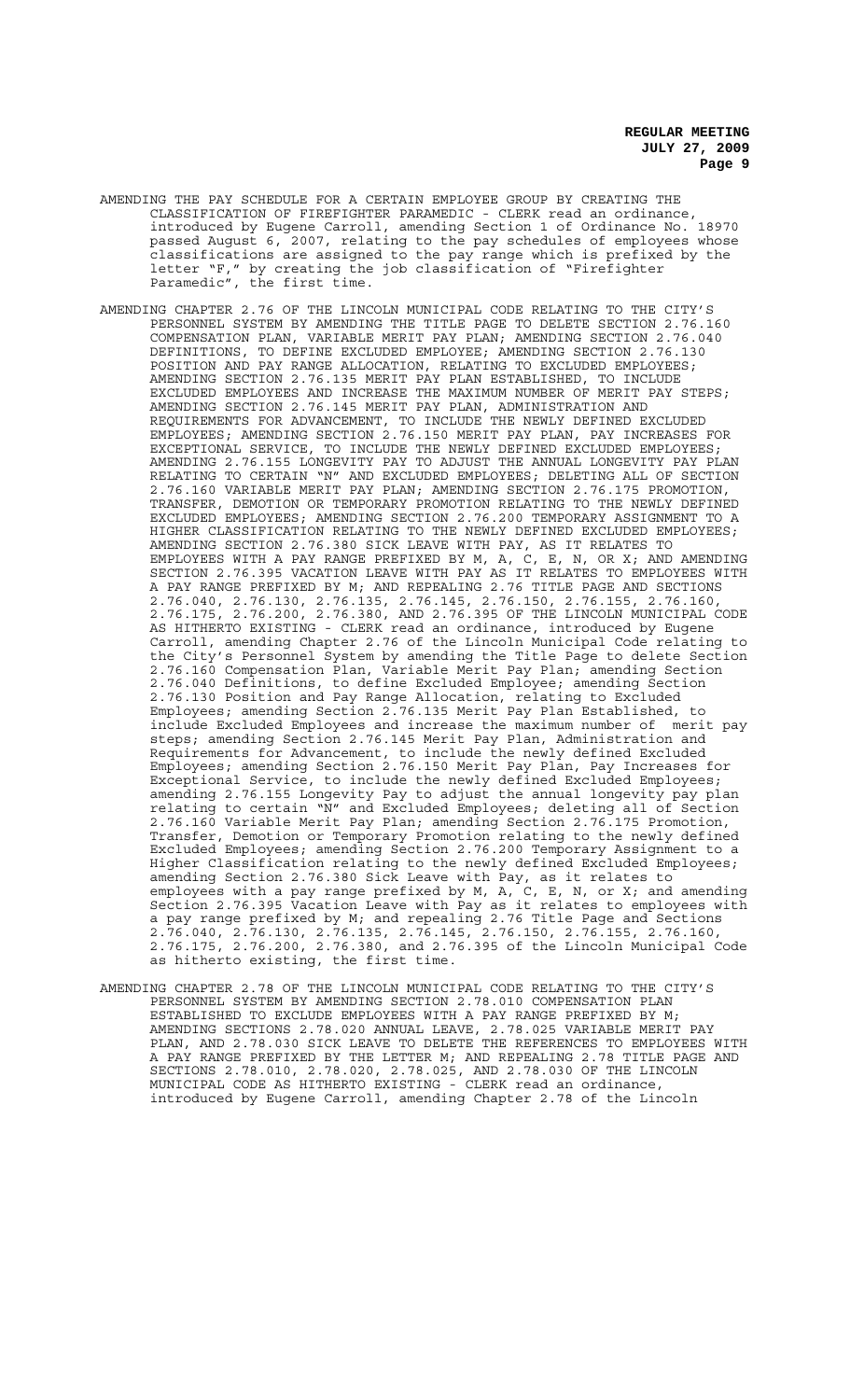Municipal Code relating to the City's Personnel System by amending Section 2.78.010 Compensation Plan Established to exclude employees with a pay range prefixed by M; amending Sections 2.78.020 Annual Leave, 2.78.025 Variable Merit Pay Plan, and 2.78.030 Sick Leave to delete the references to employees with a pay range prefixed by the letter M; and repealing 2.78 Title Page and Sections 2.78.010, 2.78.020, 2.78.025, and 2.78.030 of the Lincoln Municipal Code as hitherto existing, the first time.

- AMENDING THE PAY SCHEDULE FOR A CERTAIN EMPLOYEE GROUP BY ADJUSTING THE HOURLY PAY RANGE SCHEDULE AND SCHEDULES OF ANNUAL, MONTHLY, BIWEEKLY AND HOURLY PAY RANGE EQUIVALENTS FOR EMPLOYEES OF THE CITY OF LINCOLN WHOSE CLASSIFICATIONS ARE ASSIGNED TO PAY RANGES PREFIXED BY THE LETTER "E" TO BE EFFECTIVE AUGUST 20, 2009 - CLERK read an ordinance, introduced by Eugene Carroll, adopting pay schedules and schedules of pay ranges for employees of the City of Lincoln, Nebraska whose classifications are assigned to pay ranges prefixed by the letter "E"; and repealing Ordinance No. 19187, passed by the City Council on December 15, 2008, the first time.
- AMENDING THE PAY SCHEDULE FOR A CERTAIN EMPLOYEE GROUP BY ADJUSTING THE HOURLY PAY RANGE SCHEDULE AND SCHEDULES OF ANNUAL, MONTHLY, BIWEEKLY AND HOURLY PAY RANGE EQUIVALENTS FOR EMPLOYEES OF THE CITY OF LINCOLN WHOSE CLASSIFICATIONS ARE ASSIGNED TO PAY RANGES PREFIXED BY THE LETTER "M" TO BE EFFECTIVE AUGUST 20, 2009 - CLERK read an ordinance, introduced by Eugene Carroll, adopting pay schedules and schedules of pay ranges for employees of the City of Lincoln, Nebraska whose classifications are assigned to pay ranges prefixed by the letter "M" and repealing Ordinance No. 18971, passed by the City Council on August 6, 2007, the first time.
- AMENDING THE PAY SCHEDULE FOR A CERTAIN EMPLOYEE GROUP BY ADJUSTING THE HOURLY PAY RANGE SCHEDULE AND SCHEDULES OF ANNUAL, MONTHLY, BIWEEKLY AND HOURLY PAY RANGE EQUIVALENTS FOR EMPLOYEES OF THE CITY OF LINCOLN WHOSE CLASSIFICATIONS ARE ASSIGNED TO PAY RANGES PREFIXED BY THE LETTER "X" TO BE EFFECTIVE AUGUST 20, 2009 - CLERK read an ordinance, introduced by Eugene Carroll, adopting pay schedules and schedules of pay ranges for employees of the City of Lincoln, Nebraska whose classifications are assigned to pay ranges prefixed by the letter "X" and repealing Ordinance No. 19147, passed by the City Council on September 22, 2008, the first time.
- AMENDING SECTIONS 3.24.080 AND 3.24.090 OF THE LINCOLN MUNICIPAL CODE TO INCREASE THE TELECOMMUNICATIONS OCCUPATION TAX RATE FROM 5.5% TO 6% OF GROSS RECEIPTS COMMENCING JANUARY 1, 2010; AND REPEALING SECTIONS 3.24.080 AND 3.24.090 OF THE LINCOLN MUNICIPAL CODE AS HITHERTO EXISTING - PRIOR to reading:
- COOK Moved to have the Public Hearing on Bill No. 09-106 continue concurrent with City Budget on August 10, 2009 at 2:30 p.m. with Action on August 24, 2009.

Seconded by Carroll & carried by the following vote: AYES: Camp, Carroll, Cook, Emery, Hornung, Snyder, Spatz; NAYS: None.

- CLERK Read an ordinance, introduced by Eugene Carroll, amending Sections 3.24.080 and 3.24.090 of the Lincoln Municipal Code to increase the telecommunications occupation tax rate from 5.5% to 6% of gross receipts commencing January 1, 2010; and repealing Sections 3.24.080 and 3.24.090 of the Lincoln Municipal Code as hitherto existing, the first time.
- APPROVING A CHANGE OF THE FRANCHISE FEE ASSOCIATED WITH THE FRANCHISE TO PROVIDE GAS SERVICE FROM AN ANNUAL RATE OF \$0.39 TO \$0.43 PER FOOT OF GAS MAIN EFFECTIVE OCTOBER 1, 2009 - PRIOR to reading: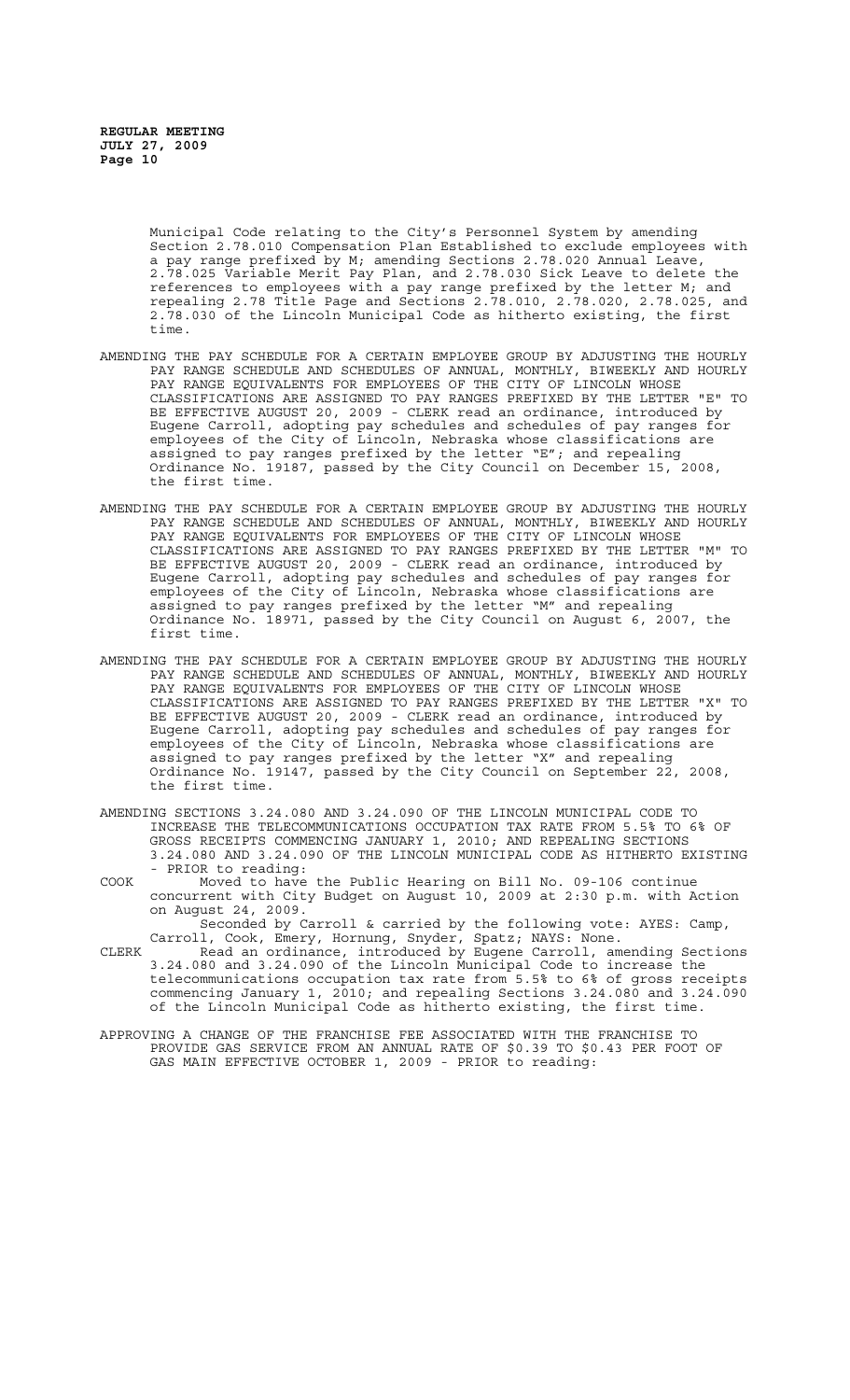COOK Moved to have the Public Hearing on Bill No. 09-107 continue concurrent with City Budget on August 10, 2009 at 2:30 p.m. with Action on August 24, 2009.

Seconded by Carroll & carried by the following vote: AYES: Camp, Carroll, Cook, Emery, Hornung, Snyder, Spatz; NAYS: None.

CLERK Read an ordinance, introduced by Eugene Carroll, approving a change of the franchise fee associated with the franchise to provide gas service from an annual rate of \$0.39 to \$0.43 per foot of gas main effective October 1, 2009, the first time.

# **ORDINANCES - 3RD READING & RELATED RESOLUTIONS (as required)**

AMENDING CHAPTERS 2.62, 2.65, AND 2.66 OF THE LINCOLN MUNICIPAL CODE REGARDING TAX-QUALIFIED PLAN LANGUAGE TO OBTAIN A NEW FAVORABLE LETTER OF DETERMINATION FROM THE INTERNAL REVENUE SERVICE - CLERK read an ordinance, introduced by Eugene Carroll, amending Title 2 of the Lincoln Municipal Code by amending Chapter 2.62, Police and Fire Pension Plan "A"; Chapter 2.65, Police and Fire Pension Plan "B"; and Chapter 2.66, Police and Fire Pension Plan "C" to provide for compliance with the Internal Revenue Code; and repealing Sections 2.62.040, 2.62.050, 2.62.055, 2.62.120, 2.62.230, 2.65.040, 2.65.050, 2.65.055, 2.65.120, 2.65.220, 2.66.040, 2.66.050, 2.66.055, 2.66.095, 2.66.200 of the Lincoln Municipal Code as hitherto existing, the third time. CARROLL Moved to pass the ordinance as read.

Seconded by Spatz & carried by the following vote: AYES: Camp, Carroll, Cook, Emery, Hornung, Snyder, Spatz; NAYS: None.

The ordinance, being numbered **#19281**, is recorded in Ordinance Book #26, Page

- AMENDING SECTION 1 OF ORDINANCE NO. 19240, PASSED BY THE CITY COUNCIL ON APRIL 27, 2009, TO INCLUDE BLOCKS 23, 24 AND 25, CUSHMAN ADDITION, IN THE ANNEXATION OF LAND GENERALLY LOCATED AT N.W. 48TH STREET AND WEST O STREET - CLERK read an ordinance, introduced by Eugene Carroll, amending Ordinance 19240 passed by the City Council of the City of Lincoln, Nebraska on May 4, 2009, to correct the legal description for the annexation of land generally located at N.W. 48<sup>th</sup> Street and West O Street to correspond with the map amendment (Attachment "A") showing the land to be annexed by including Blocks 23 and 24, except that portion conveyed to Burlington Northern (Inst. #71-16996) and all of Block 25, Cushman Addition to Lincoln, Lancaster County, Nebraska, the third time.
- CARROLL Moved to pass the ordinance as read. Seconded by Spatz & carried by the following vote: AYES: Camp,

Carroll, Cook, Emery, Hornung, Snyder, Spatz; NAYS: None. The ordinance, being numbered **#19282**, is recorded in Ordinance Book #26, Page

CHANGE OF ZONE 09009 - AMENDING CHAPTER 27.69 OF THE LINCOLN MUNICIPAL CODE RELATING TO SIGNS BY AMENDING SECTION 27.69.020 TO REVISE AND ADD DEFINITIONS; BY ADDING A NEW SECTION 27.69.021 TO ADD A FIGURE 1, GENERAL SIGN TYPES; BY ADDING A NEW SECTION 27.69.022 TO PROVIDE METHODS TO CALCULATE THE SIGN AREA OF VARIOUS SIGNS; BY AMENDING SECTION 27.69.030 TO PROVIDE GENERAL REQUIREMENTS FOR SIGNS INCLUDING LOCATION, HEIGHT, SIGN AREA, ILLUMINATION, AND ADDITIONAL PROVISIONS FOR CERTAIN SPECIFIC TYPES OF SIGNS; BY AMENDING SECTION 27.69.040 TO ADOPT SIGN TABLES SETTING FORTH THE SIGN REQUIREMENTS FOR VARIOUS TYPES OF SIGNS; BY REPEALING SECTIONS 27.69.041, 27.69.042, 27.69.043, 27.69.044, 27.69.045, 27.69.046, 27.69.047, 27.69.048, 27.69.049, 27.69.050, 27.69.060, 27.69.070, 27.69.075, 27.69.080, 27.69.081, 27.69.083,27.69.130, 27.69.170, AND 27.69.210; BY AMENDING SECTIONS 27.69.090, 27.69.220, 27.69.240, 27.69.260, AND 27.69.330 TO CHANGE A REFERENCE FROM GROUND SIGN TO FREESTANDING SIGN; BY AMENDING SECTION 27.69.100 TO PROVIDE REGULATIONS FOR NON-ILLUMINATED TEMPORARY REAL ESTATE, CONSTRUCTION AND NONCOMMERCIAL SIGNS; BY AMENDING SECTIONS 27.69.110, 27.69.140, 27.69.150, 27.69.180, 27.69.230, 27.69.240, AND 27.69.260 TO CLARIFY THAT A REFERENCE TO AREA IS REFERRING TO "SIGN AREA" OF A SIGN; BY AMENDING SECTION 27.69.160 TO DELETE A REQUIREMENT THAT THE LOCATION, SIZE AND ILLUMINATION OF A SIGN FOR A SPECIAL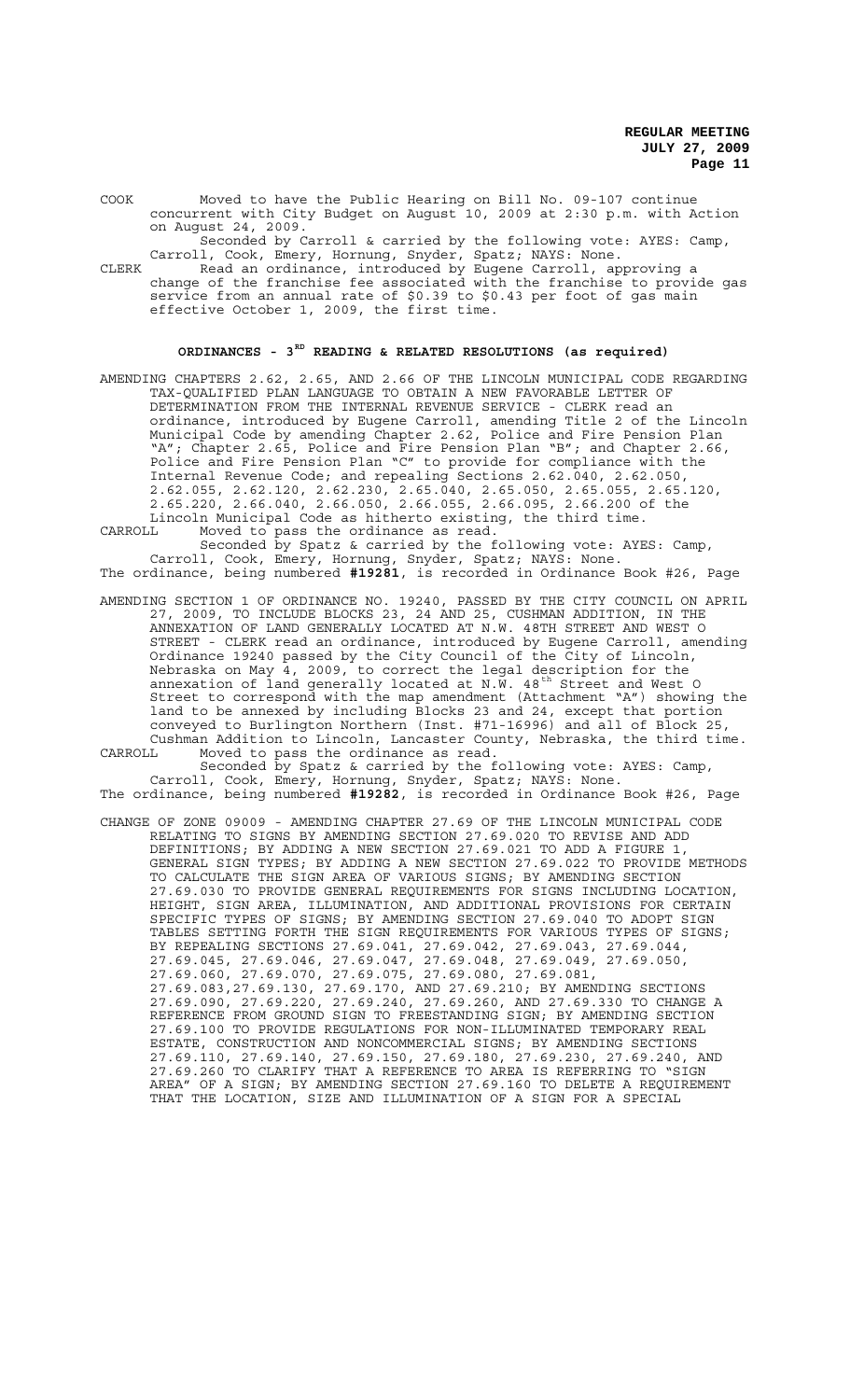> PERMITTED USE IN A RESIDENTIAL DISTRICT MUST BE SPECIFICALLY APPROVED AS PART OF THE SPECIAL PERMIT APPROVAL; BY AMENDING SECTION 27.69.250 TO MODIFY PROVISIONS REGARDING THE DISPLAY OF FLAGS; BY AMENDING SECTION 27.69.310 TO MODIFY PROVISIONS REGARDING ROOF SIGNS AS AN ALTERNATIVE TO A FREESTANDING SIGN AND TO CHANGE A REFERENCE FROM POLE SIGN TO FREESTANDING SIGN; BY AMENDING SECTION 27.69.340 TO REVISE PROVISIONS FOR SIGNS IN PLANNED UNIT DEVELOPMENTS; AND REPEALING SECTIONS 27.69.020, 27.69.030, 27.69.040, 27.69.090, 27.69.100, 27.69.110, 27.69.140, 27.69.150, 27.69.160, 27.69.180, 27.69.220, 27.69.230, 27.69.240, 27.69.250, 27.69.260, 27.69.310, 27.69.330, AND 27.69.340 OF THE LINCOLN MUNICIPAL CODE AS HITHERTO EXISTING - CLERK read an ordinance, introduced by Eugene Carroll, amending Chapter 27.69 of the Lincoln Municipal Code relating to signs by amending Section 27.69.020 to revise and add definitions; by adding a new Section 27.69.021 to add a Figure 1, General Sign Types; by adding a new Section 27.69.022 to provide methods to calculate the sign area of various signs; by amending Section 27.69.030 to provide general requirements for signs including location, height, sign area, illumination, and additional provisions for certain specific types of signs; by amending Section 27.69.040 to adopt Sign Tables setting forth the sign requirements for various types of signs; by repealing Sections 27.69.041, 27.69.042, 27.69.043, 27.69.044, 27.69.045, 27.69.046, 27.69.047, 27.69.048, 27.69.049, 27.69.050, 27.69.060, 27.69.070, 27.69.075, 27.69.080, 27.69.081, 27.69.083, 27.69.130, 27.69.170, and 27.69.210; by amending Sections 27.69.090, 27.69.220, 27.69.240, 27.69.260, and 27.69.330 to change a reference from ground sign to freestanding sign; by amending Section 27.69.100 to provide regulations for non-illuminated temporary real estate, construction and noncommercial signs; by amending Sections 27.69.110, 27.69.140, 27.69.150, 27.69.180, 27.69.230, 27.69.240, and 27.69.260 to clarify that a reference to area is referring to "sign area" of a sign; by amending section 27.69.160 to delete a requirement that the location, size and illumination of a sign for a special permitted use in a residential district must be specifically approved as part of the special permit approval; by amending Section 27.69.250 to modify provisions regarding the display of flags; by amending Section 27.69.310 to modify provisions regarding roof signs as an alternative to a freestanding sign and to change a reference from pole sign to freestanding sign; by amending Section 27.69.340 to revise provisions for signs in Planned Unit Developments; and repealing Sections 27.69.020, 27.69.030, 27.69.040, 27.69.090, 27.69.100, 27.69.110, 27.69.140, 27.69.150, 27.69.160, 27.69.180, 27.69.220, 27.69.230, 27.69.240, 27.69.250, 27.69.260, 27.69.310, 27.69.330, and 27.69.340 of the Lincoln Municipal Code as hitherto existing, the third time.

CARROLL Moved to pass the ordinance as read. Seconded by Spatz & carried by the following vote: AYES: Camp,

Carroll, Cook, Emery, Hornung, Snyder, Spatz; NAYS: None. The ordinance, being numbered **#19283**, is recorded in Ordinance Book #26, Page

AUTHORIZING THE ISSUANCE OF NOT TO EXCEED \$16,000,000 WATER REVENUE BONDS OF THE CITY - PRIOR to reading:

CAMP Moved to amend Bill No. 09-93 by substituting the attached page 11 for the existing page 11.

Seconded by Spatz & carried by the following vote: AYES: Camp,<br>Carroll, Cook, Emery, Hornung, Snyder, Spatz: NAYS: None. Cook, Emery, Hornung, Snyder, Spatz; NAYS: None.

CLERK Read an amended ordinance, introduced by Eugene Carroll, authorizing a Third Series Ordinance adopted under and pursuant to Ordinance No. 18088 of the City of Lincoln, Nebraska, authorizing the issuance of Water Revenue Bonds, Series 2009, of the City in a principal amount not to exceed sixteen million dollars (\$16,000,000); fixing in part and providing for the fixing in part of the details of the Bonds; providing for the sale of the Bonds and the application of the proceeds of such sale; taking other action in connection with the foregoing; and related matters, the third time.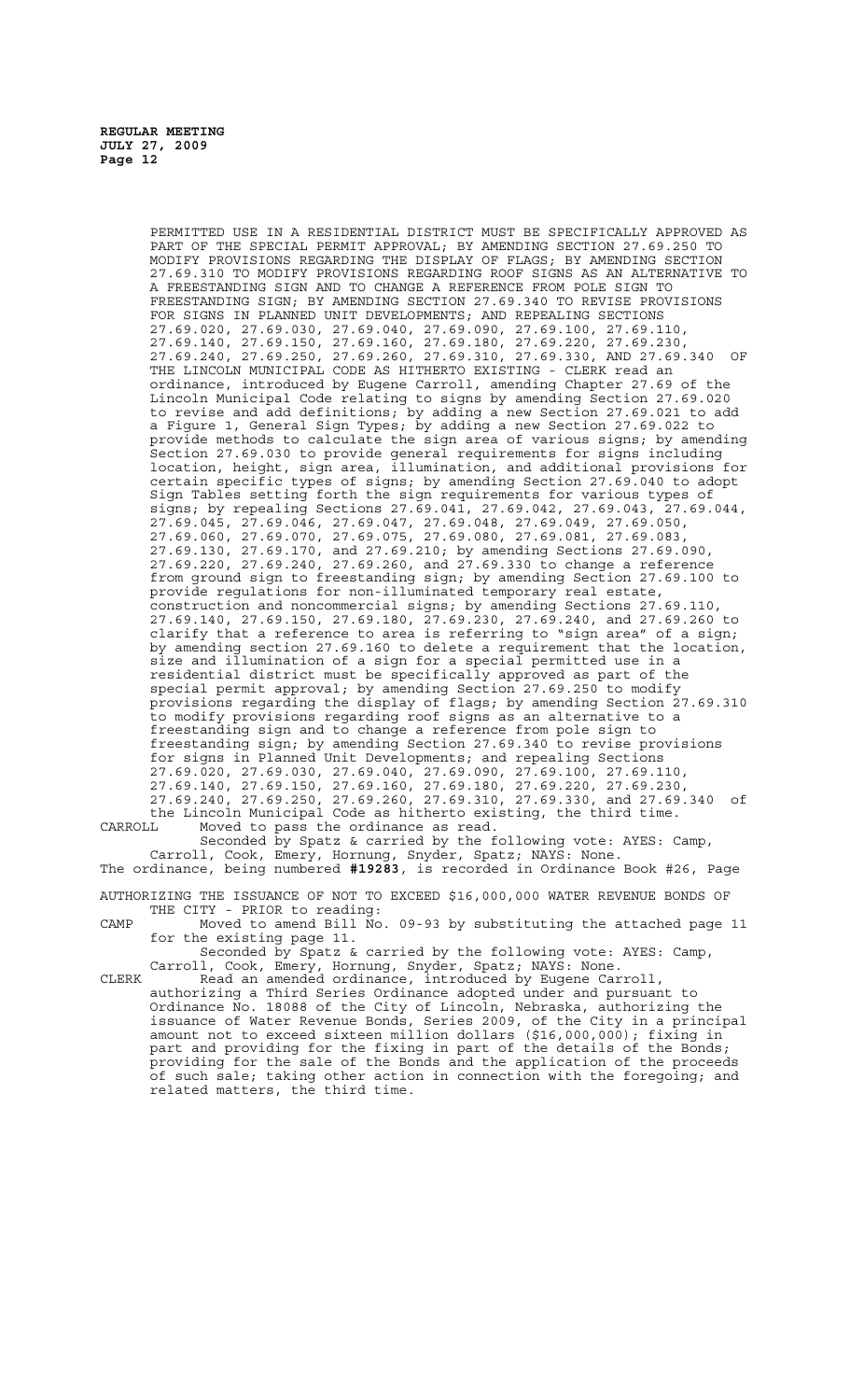CARROLL Moved to pass the ordinance as amended. Seconded by Spatz & carried by the following vote: AYES: Camp, Carroll, Cook, Emery, Hornung, Snyder, Spatz; NAYS: None. The ordinance, being numbered **#19284**, is recorded in Ordinance Book #26, Page

## **OPEN MICROPHONE SESSION**

Christopher Lawhead, 836 West Belmont, came forward to address his concerns of what he believed to be an abuse of power by the police department. He said on Sunday, July 26, at 1:05 a.m. the sidewalks in downtown Lincoln were full of people enjoying themselves with police officers stationed amid. While standing in the area of  $14^{th}$  & Centennial Streets, he chose to exercise his right to free speech by proclaiming a personal observation; thus, he was promptly arrested and handcuffed by a police officer for disturbing the peace and/or inciting a riot. He said his ticket actually reads "interfere or hinder arrest" and stated he would fight the charge all the way to the Supreme Court. This matter was taken under advisement.

Steven Lawhead, 3408 Mohawk St., came forward to address the practices and monetary policies of the Federal Reserve System. He stated that despite the use of the word "federal" in its title it is not part of the United States government but rather a collection of private corporations owned by its member banks, further owned by private stockholders. He feels the concept of a central bank is the antithesis to true, free-market capitalism. He encouraged the public to research the possibility of auditing & abolishing the Federal Reserve before personal property is deprived.

This matter was taken under advisement.

Lucas Peterson, address not given, came forward to comment on his disappointment with rule changes within the Nebraska state government as it relates to the medical field. He expressed concern that Governor Heineman may allow the denial of mental health services to certain groups of people who are in critical need. This matter was taken under advisement.

## **MISCELLANEOUS BUSINESS**

# **PENDING -**

CAMP Moved to extend the Pending List to August 3, 2009. Seconded by Cook & carried by the following vote: AYES: Camp, Carroll, Cook, Emery, Hornung, Snyder, Spatz; NAYS: None.

## **UPCOMING RESOLUTIONS**

COOK Moved to approve the resolutions to have Public Hearing on August 3, 2009.

Seconded by Cook & carried by the following vote: AYES: Camp, Carroll, Cook, Emery, Hornung, Snyder, Spatz; NAYS: None.